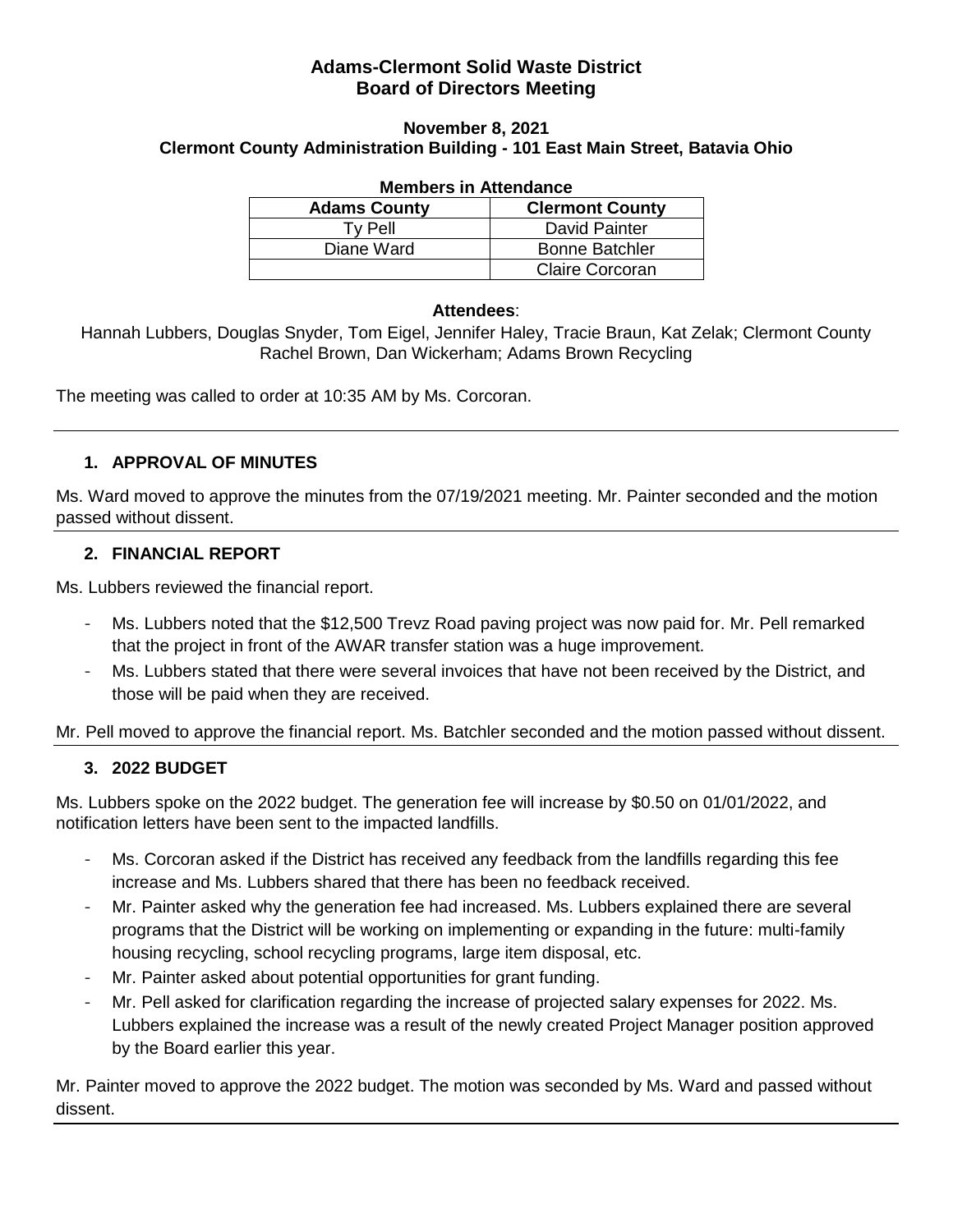# **4. ADOPTION OF PUBLIC RECORDS POLICY**

Ms. Lubbers recommended the District adopt the Clermont County Board of Commissioners Public Records Policy pursuant to and in compliance with Section 149.43 of the Ohio Revised Code.

- Ms. Lubbers stated she has been working closely with Michelle Snyder, Clermont County's Records Manager, to maintain statutory compliance with the District's public records.

Ms. Batchler moved to adopt the records policy. The motion was seconded by Mr. Painter and passed without dissent.

# **5. 2022 CONTRACTS AND AGREEMENTS**

Ms. Lubbers requested authorization for the Director to enter into the following contracts & agreements:

- **Clermont County Municipal Court: \$67,000** roadside litter pick-up & drop-off recycling site clean-up Ms. Lubbers explained that the contract amount was reduced by \$10,882 from the prior year for various reasons, including the absorption of some duties by Doug Snyder, the District's new Project Manager.
- Adams-Brown Recycling: \$40,000 AWAR transfer station management Mr. Wickerham explained the justification for the \$16,000 increase, stating that the volume of work at that location has significantly increased, requiring the attendant on site to devote the majority of his time to the management of the station, as opposed to splitting his time between recycling buy-back and station management as in years past. Adams-Brown Recycling has been supplementing the labor needed for buy-back activities with their own staff. There was also a salary increase for Adams-Brown Recycling employees. Mr. Wickerham stated that the actual labor cost for managing the AWAR transfer station was slightly over \$41,000 per year.
- **Adams-Brown Recycling: \$95,000** Adams County recycling drop-off locations: transportation (\$85 per hour) and processing (\$100/ton)
- **Adams-Brown Recycling: \$18,000** Adams County educational services
- **Adams-Brown Recycling: \$24,000** Adams County Recycling Specialist position Mr. Wickerham explained that this position remains vacant, and the District will not be invoiced for services unless services are provided.
- **Valley View Foundation: \$6,000 Community litter events**
- **Adams County Sheriff: \$5,000** Summer Resource/Litter Officer
- **Rumpke Waste and Recycling: \$108,543** Clermont County recycling drop-off transportation and processing: \$14.66 for each 7 yard container tipped
- **Clermont Soil and Water Conservation District: \$12,957** Clermont County educational services

Mr. Painter moved to authorize the Director to enter into the 2022 contracts and agreements. The motion was seconded by Ms. Ward and passed without dissent.

# **6. DIRECTORS REPORT**

The Director's report was given by Ms. Lubbers:

# **Safety Footwear Reimbursement Policy**

Ms. Lubbers recommended the District adopt the Clermont County Water Resources Safety Footwear Program and Policy, subsidizing up to \$150 per year for steel-toed footwear that complies with ANSI Z-41-1991 standards.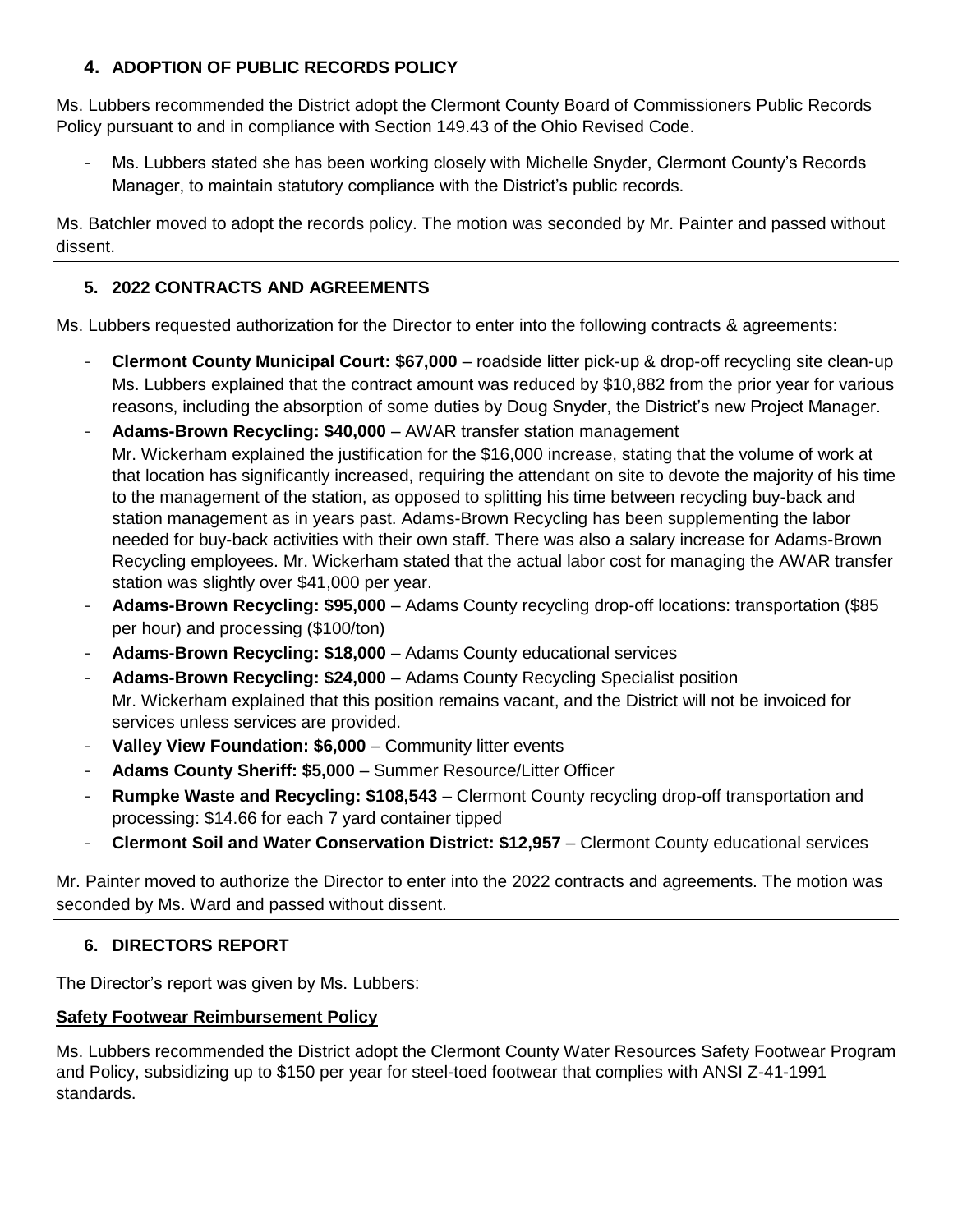Mr. Painter moved to adopt the Safety Footwear Reimbursement Policy. The motion was seconded by Ms. Batchler and passed without dissent.

## **2022 Ohio EPA Recycling and Litter Prevention Grant Program**

Ms. Lubbers stated there are two opportunities for OEPA grant funding in 2022 that she would like to apply for: the Community and Litter Grant and the Academic Institution Grant.

- Ms. Lubbers stated that the **OEPA Community and Litter Grant** could be used to purchase recycling and/or waste containers for various public parks and boats ramps located throughout the District. The price for each expanded metal unit with metal dome lid is around \$500 each. She stated that there has been some conversation recently about the need for these receptacles in Adams County at the Lions Club Park and some other places, and asked Mr. Pell and Ms. Ward if they could reach out to the appropriate people in Adams County to see what the needs were in other parks there. They both said they would. The total cost for the containers would not exceed \$10,000 with \$7,500 (75%) paid from the grant and \$2,500 (25%) paid by the District. As is typically done on an annual basis, the District will also apply for funding for the Spring Litter Clean-up and Ohio River Sweep which is usually around \$6,500 total (\$1,625 match from District).
- Ms. Lubbers stated that the **OEPA Academic Institution Grant** could be used to purchase a StyroGenie Polystyrene Densifier to be used at Milford School District's Pattison Elementary School. Hannah explained that the school has an impressive food waste reduction program in place with a sort table to allow for composting. This machine will allow for the compaction and recycling of Styrofoam food trays. The total cost of the machine is expected to be \$25,000 with \$18,750 (75%) paid from the grant and \$6,250 (25%) split equally between the District and Milford Schools. If Milford Schools are unable to contribute \$3,125 for the project the Solid Waste District would pay the entire \$6,250 required match. Ms. Lubbers spoke of the importance of composting and food waste reduction, and stated that she would help with the application for the Pattison Elementary project. Mr. Painter asked for clarification regarding food waste reduction programs, and a brief conversation ensued regarding La Soupe, a non-profit agency in Cincinnati that uses discarded food to produce meals for low income families.

Ms. Lubbers recommended the District apply for the **OEPA Academic Institution Grant** in the amount of \$25,000 to be used to purchase a StyroGenie Polystyrene Densifier for use at Pattison Elementary School, with a requirement of up to a 25% match of \$6,250 from the Solid Waste District. Mr. Painter moved to authorize Ms. Lubbers to apply for the OEPA Academic Institution Grant for the stated amount. The motion was seconded by Ms. Batchler and passed without dissent.

Ms. Lubbers recommended the District apply for the **OEPA Community and Litter Grant** in the amount of \$16,500 to be used to fund the annual Spring Litter Clean-up and Ohio River Sweep and for the purchase of metal recycling and/or waste containers for various public parks and boats ramps located throughout the District, with a requirement of a 25% match of \$4,125 from the District. Mr. Pell moved to authorize Ms. Lubbers to apply for the OEPA Community and Litter Grant for the stated amount. The motion was seconded by Ms. Ward and passed without dissent.

## **Tire Amnesty Events**

Ms. Lubbers spoke about the two tire amnesty events that were held in Jackson Township and at the AWAR transfer station.

- Clermont County residents disposed of approximately 5,000 tires at the Jackson Township event on 09/24/2021 and 09/25/2021. The District collected around \$5,000 in fees at the event. The total hauling/disposal cost from Rumpke and Liberty Tire was \$14,000.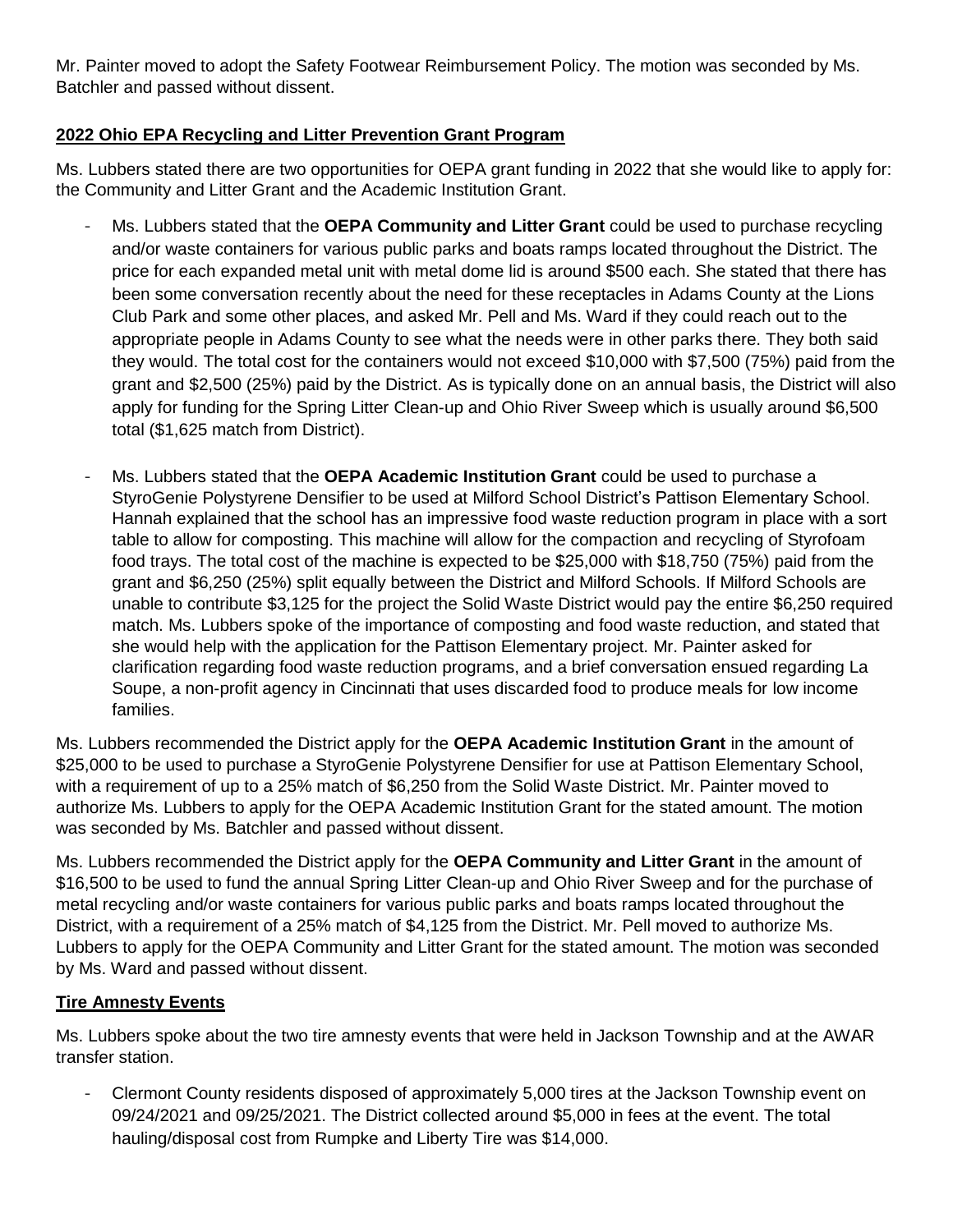- Adams County residents disposed of approximately 3,500 tires at the Adams County event on 10/20/2021.The District collected around \$3,500 in fees at the event. Liberty Tire has not invoiced the District for hauling/disposal yet so that cost is currently unknown.
- Ms. Lubbers stated that \$25,000 in OEPA grant funding was being used to fund these events. After the invoices for the previously mentioned events are paid, there may be enough money left over to hold a smaller tire amnesty event in the spring.

#### **Adams County Recycling: new roll-off box locations**

Ms. Lubbers stated that she and Mr. Snyder visited the new recycling drop-off location in Oliver Township, as well as several of the schools in Adams County, and noted that the material in the containers appeared to be clean and uncontaminated.

#### **Cherry Fork compactor**

Ms. Lubbers spoke about issues regarding the recycling compactor located at Cherry Fork, stating that there have been complaints of material shelving on top of the hopper and not always falling down into the charge chamber. This issue forces the person who cycles the unit to have to manually remove the material from the hopper. Ms. Lubbers explained that this unit is an older model and was scheduled to be replaced soon, as the unit is nearing its end of life expectancy.

- Ms. Lubbers said she and Mr. Snyder explored several options, including renting a new larger unit, modifying the current unit by adding a doghouse and auto-cycler for \$10,000, purchasing a used larger unit, and purchasing a new larger unit for around \$37,000.
- Mr. Wickerham added that this particular model was acquired in the 1990's from a Wal-Mart store, and gave a brief explanation of the technical information regarding the unit. He stated that a used unit would probably be difficult to find since they are in high demand.
- Ms. Lubbers asked Mr. Wickerham if he thought it would be viable to replace the compactor with a rolloff container. Mr. Wickerham said in the long run there wouldn't be any cost savings due to the increased trucking charges that would be associated with additional pick-ups of a roll-off container.

Ms. Lubbers recommended the District purchase a used 4-yard compactor for the Cherry Fork site if a suitable unit can be located and is economically feasible, or purchase a new 4-yard compactor at current market pricing.

Mr. Painter moved to recommend the purchase of a used or new compactor for the Cherry Fork site, at the discretion of the Director. The motion was seconded by Ms. Ward and passed without dissent.

#### **AWAR transfer station: surveillance cameras**

Ms. Lubbers stated that Mr. Snyder has been researching surveillance cameras, equipment, and installation for security purposes at the AWAR transfer station. Ms. Lubbers recommended the board approve the purchase of surveillance cameras, equipment, and installation for the AWAR transfer station at a cost not to exceed \$5,000.

Mr. Pell moved to approve the purchase of surveillance cameras, equipment, and installation for the AWAR transfer station, at a cost not to exceed \$5,000. The motion was seconded by Mr. Painter and passed without dissent.

## **Feasibility Study: Clermont County large item drop-off location**

Ms. Lubbers explained that there continues to be a need for a large item drop-off location in Clermont County, and the District is actively pursuing opportunities to provide this service. Ms. Lubbers recommended the District approve contracting with GT Environmental for up to \$5,000 to perform phase one of a feasibility study to evaluate an economical solution for residents to have a more convenient solution for large item waste disposal.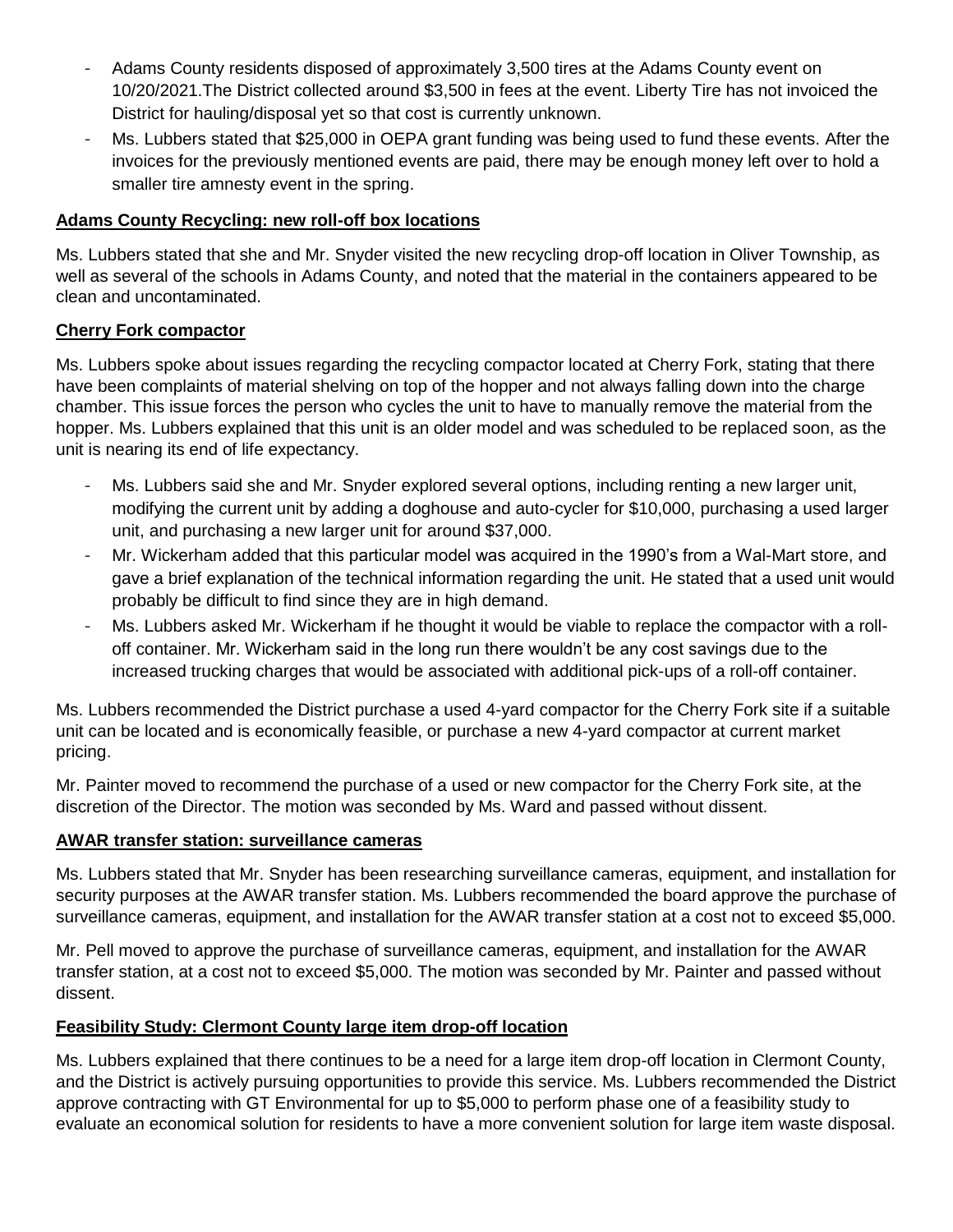- Ms. Lubbers stated she had previously been in contact with a couple of businesses in Clermont County that have shown interest in hosting a large item drop-off site, but they are no longer interested.
- Mr. Painter suggested the possibility of the waste haulers providing large item pick-up to households that were not set up as customers.
- Ms. Lubbers stated that she and Mr. Snyder had a discussion with Rumpke about the possibility of a waste transfer station being constructed in Clermont County in the future, and the possibility of it being used as a large item drop-off location.

Mr. Painter moved to approve contracting with GT Environmental to perform a feasibility study regarding a large item drop-off program or facility in Clermont County, at a cost not to exceed \$5,000. The motion was seconded by Mr. Pell and passed without dissent.

## **Multi-Family Housing Recycling: Clermont County**

Mr. Snyder gave an update on the Multi-Family Housing Recycling project. He explained that Union Township was targeted for this program due to the large amount of multi-family housing complexes and the lack of public recycling drop-off locations in the Township.

- Two multi-family housing complexes in Clermont County that currently have a recycling dumpster onsite were visited (one in Eastgate, one in Loveland) and staff was asked about the advantages or disadvantages of having a recycling drop-off dumpster on their property.
- Seventeen multi-family complexes in Union Township were driven through and evaluated based on space constraints on the properties. It was noted that many complexes did not have suitable space to add a recycling drop-off dumpster.
- Mr. Snyder met with the manager/agent of four multi-family complexes in Union Township and offered the Districts services. None of the complexes expressed interest in any services for various reasons.

## **Education/Outreach Report: Clermont County**

Ms. Zelak gave an update of various environmental education projects in Clermont County.

- 260 pounds of useable school supplies were collected from various schools at the end of the 2020- 2021 school year.
- Ms. Zelak stated that she continues to posts articles to social media.
- Ms. Zelak has been working with a home school group who conducted food waste audits at their houses. She will follow up with them for a plastic waste reduction project.
- The Girl Scouts of Western Ohio group would like to work on a zero-waste project and she will be assisting them with that effort.

# **7. AWAR TRANSFER STATION AND ADAMS COUNTY EDUCATION REPORT**

## **AWAR Transfer Station Report**

Mr. Wickerham gave an update on the AWAR Transfer Station:

- The large pile of donated steel has been removed from the facility by Stuff Recycling. The total weight hauled out was 241 tons. A profit of \$5,000 was made after paying the costs for the equipment rental and transportation. The fine material on the ground and the appliances will be hauled out next.
- 2021 is projected to see a 20% increase in customers when compared to 2020. There was a 34% decrease in customers in 2020 when compared to 2019.
- Justin Jones, the new employee attendant at the station, is doing well.